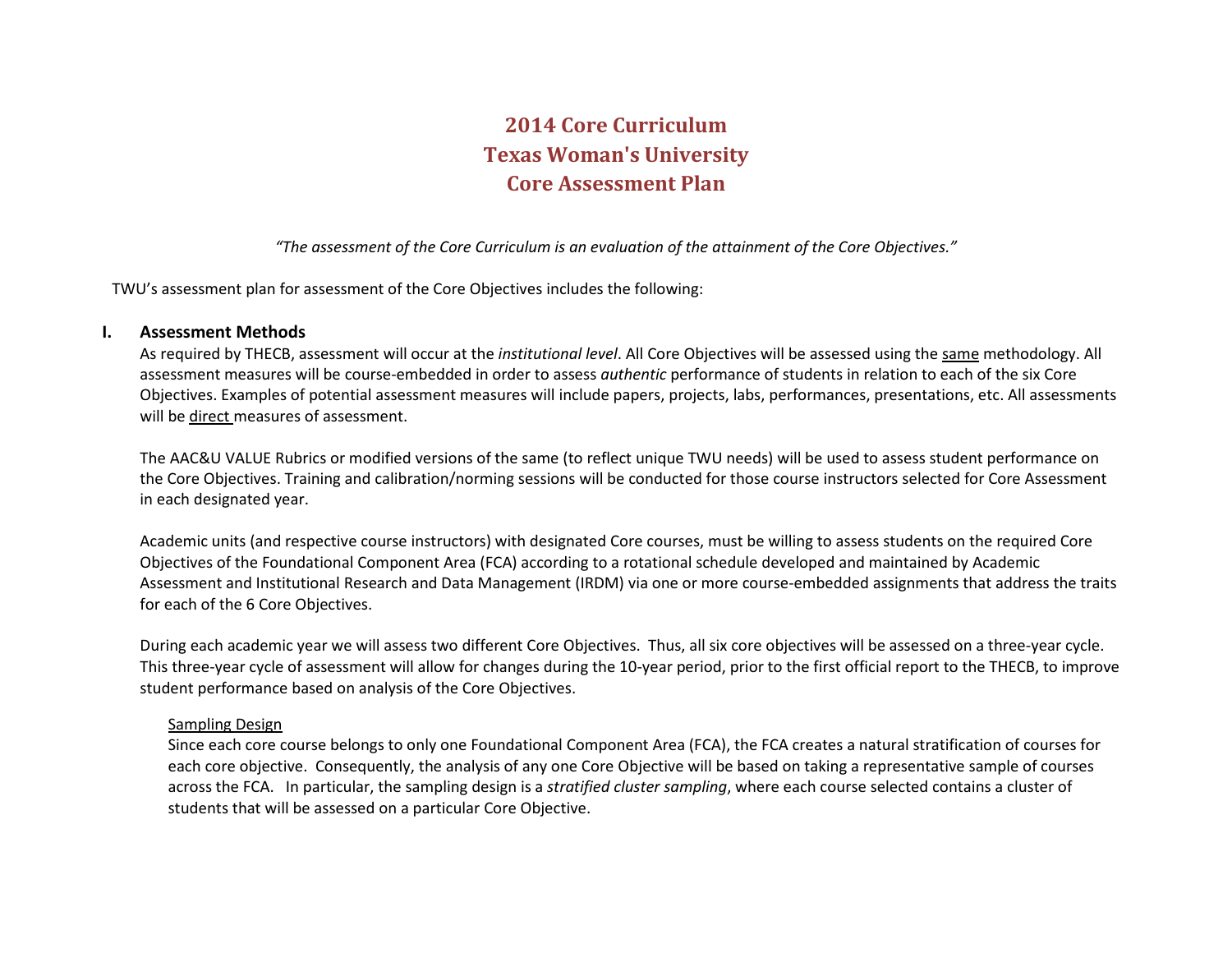### Sample size

The sample size needed to assess a particular Core Objective will first rely on estimating the typical total number of students who take the courses, across all the FCAs, for which that Core Objective is required. Knowing this estimated total will allow us to determine the appropriate sample size needed to conduct an analysis, assuming the analysis involves proportions, on the Core Objective with a margin of error in the range of  $\pm$  3.5% to  $\pm$ 5%.

| <b>Sampling Strata</b>          | <b>Core Objectives</b>    |                           |            |           |           |           |
|---------------------------------|---------------------------|---------------------------|------------|-----------|-----------|-----------|
| (Foundational Component Area)   | <b>CT</b>                 | <b>COM</b>                | <b>EQS</b> | <b>TW</b> | <b>PR</b> | <b>SR</b> |
| Communication                   | X                         | X                         |            | X         | X         |           |
| <b>Mathematics</b>              | X                         | X                         | X          |           |           |           |
| Life and Physical Sciences      | $\boldsymbol{\mathsf{x}}$ | X                         | X          | X         |           |           |
| Language, Philosophy, & Culture | $\boldsymbol{\mathsf{x}}$ | $\boldsymbol{\mathsf{x}}$ |            |           | X         | X         |
| <b>Creative Arts</b>            | X                         | X                         |            | X         |           | X         |
| American History                | $\boldsymbol{\mathsf{x}}$ | X                         |            |           | X         | X         |
| Government/Political Science    | $\boldsymbol{\mathsf{x}}$ | X                         |            |           | X         | X         |
| Social and Behavioral Science   | X                         | X                         | χ          |           |           | X         |

### **Sampling Strata to Select a Representative Sample to Assess Each Core Objective**

### **New Core Assessment Cycle**

| <b>Core Objectives</b>                   | Year 1       | Year <sub>2</sub>  | Year 3       | Year 4  | Year 5             | Year 6       | Year <sub>7</sub> | Year 8             | Year 9                     | Year 10 |
|------------------------------------------|--------------|--------------------|--------------|---------|--------------------|--------------|-------------------|--------------------|----------------------------|---------|
| <b>Assessment Cycle</b>                  | 2014-15      | 2015-16            | 2016-17      | 2017-18 | 2018-19            | 2019-20      | 2020-21           | 2021-22            | 2022-23                    | 2023-24 |
| <b>Critical Thinking Skills</b>          | <b>Pilot</b> | X                  |              |         | $\mathbf{\Lambda}$ |              |                   | $\mathbf{\Lambda}$ |                            |         |
| <b>Communication Skills</b>              |              | $\mathbf{\Lambda}$ |              |         | $\mathbf{v}$       |              |                   | $\mathbf{v}$       |                            |         |
| <b>Empirical and Quantitative Skills</b> |              |                    | $\mathbf{v}$ |         |                    | Λ            |                   |                    | $\boldsymbol{\mathcal{N}}$ |         |
| Teamwork                                 |              |                    | Λ            |         |                    | $\mathbf{v}$ |                   |                    | $\mathbf{\Lambda}$         |         |
| <b>Personal Responsibility</b>           |              |                    |              | Λ       |                    |              |                   |                    |                            |         |
| <b>Social Responsibility</b>             |              |                    |              |         |                    |              | $\mathbf{v}$      |                    |                            |         |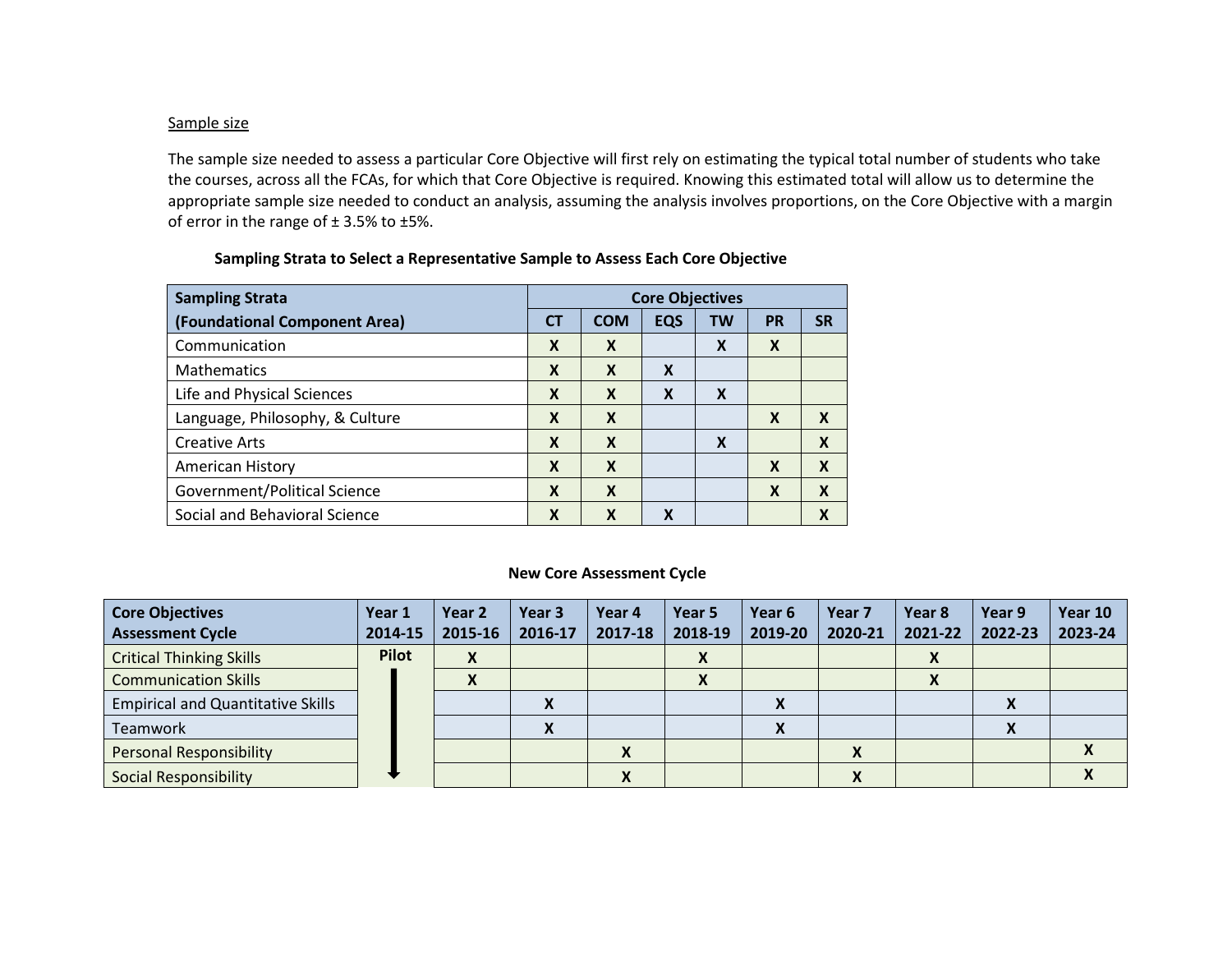# **II. Criteria/Targets**

The VALUE Rubrics (as designed or TWU modified) will be used as a common assessment tool (scoring mechanism) to assess authentic student performance specific to each Core Objective across the courses that constitute the Core.

The Association of American Colleges & Universities (AAC&U) *Valid Assessment of Learning in Undergraduate Education* (VALUE) rubrics are designed to assess undergraduate students on the following skill sets: *Intellectual and Practical Skills, Personal and Social Responsibility, and Integrative and Applied Learning*. The rubrics allow for cross-disciplinary assessment of student performance on authentic assessment measures such as papers, projects, performances, presentations, etc. According to AAC&U, the rubrics are valid and reliable for use at the undergraduate level across disciplines (often used in the assessment of general education programs); and therefore, provide an appropriate scoring mechanism for the six Core Objectives. Furthermore, TWU has recently become a member of LEAP-Texas which clearly advocates the same skill set as those represented in the Core Objectives.

Currently, no nationally established benchmarks are available for the VALUE Rubrics. Projects are underway that will establish external benchmarks that can be used by colleges and universities once funding to support the same is established.

Two target indicators will be used to determine the appropriate level of attainment on each Core Objective. They are defined as follows:

- **Target Indicator 1:** *Criterion for Success Target* The *acceptable level* of individual student performance for each selected assessment measure. Specifically, a score of 2.0 on the 4-point VALUE Rubric/TWU modified rubric for each trait/element assessed.
- **Target Indicator 2:** *Realistic Target* The percentage of students assessed who achieve the set *criterion for success* for each selected assessment measure. Specifically, 65% of students assessed will achieve the set *criterion for success*.

 Currently, both target indicators are used as a part of our degree and certificate program student learning outcomes assessment plans and reports.

 Both target indicators are TWU's "best guesstimates" of where we should expect students to score on assessments specific to the Core Objectives. All Core Objectives will be analyzed and interpreted on the basis of the target indicators as initially established. Until a few rounds of data are available, we will not be able to determine if the target indicators are appropriate as initially developed. Subsequently,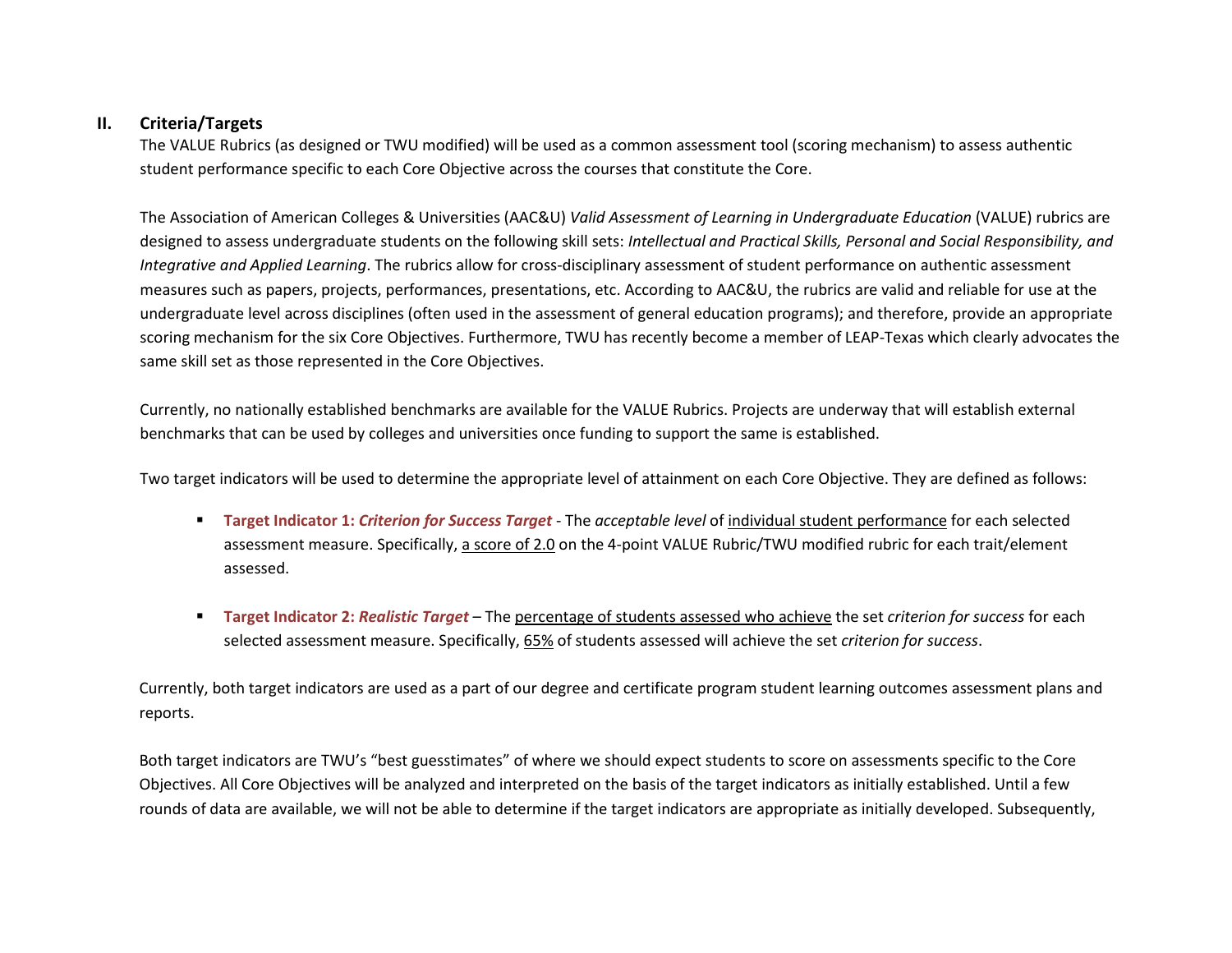we will re-assess our established target indicators and adjust as appropriate after the first three years of implementation. If our initial target indicators reach 90% attainment for two consecutive assessment cycles, we will raise Target Indicator 1, *Criterion for Success*, to a score of 3 on the 4-point VALUE Rubric/TWU modified rubric.

# **III. Analysis**

# **A. Assessment and Analysis of Student Performance Specific to Core Objectives:**

Selected Core course faculty will be designated to assess student performance on the targeted Core Objectives for a particular year, based on an authentic assessment (paper, project, performance, presentation, etc.) embedded within the course. Faculty and/or designated rater(s) will assess the students using the VALUE rubric or modified TWU version of the rubric. Student performance data on the designated Core Objectives (based on assessment-rotation cycle) will be submitted to Institutional Research & Data Management. Completed rubrics will include the following information in order to be able to analyze and interpret the data accurately:

- Core course number, prefix, and title
- Student ID number
- Semester/year assessed
- Rater information (FT faculty, adjunct, GTA, or rater(s) as designated by the program)

Data will be disaggregated as appropriate and will be analyzed to compare FTIC and Transfer cohorts as a whole, across colleges and departments. In addition, these analyses can include cohort comparison by number of completed hours, ethnicity, full-time/part-time, and majors.

Once data are analyzed, the results will be shared with the TWU Undergraduate Council Assessment Committee, Undergraduate Council, Academic Units, and the TWU Academic Council for input, interpretation, and possible "actions for improvement". Subsequently, an action to improve student learning specific to Core Objectives assessed will be developed, implemented, and tracked over time to discern progress toward improvement on the Core Objectives.

# **B. Assessment and Analysis of the TWU Core Assessment System:**

The TWU Core Assessment Plan will be assessed yearly, primarily with an internal review of administration, processes, and results obtained. Components to be assessed will include:

- Assessment cycle rotation